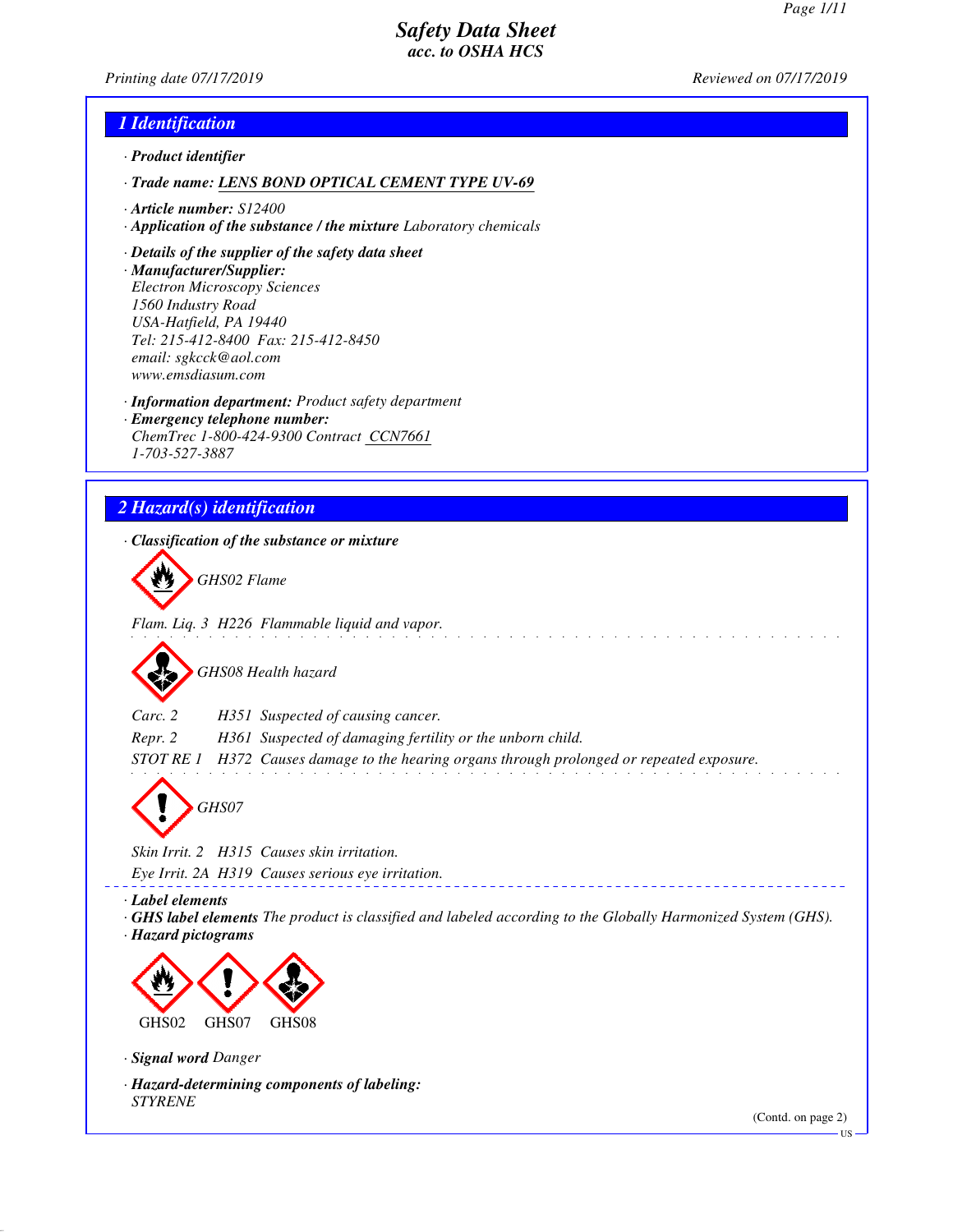*Printing date 07/17/2019 Reviewed on 07/17/2019*

## *Trade name: LENS BOND OPTICAL CEMENT TYPE UV-69*

|                                                                                                                | (Contd. of page 1)           |
|----------------------------------------------------------------------------------------------------------------|------------------------------|
| · Hazard statements                                                                                            |                              |
| Flammable liquid and vapor.                                                                                    |                              |
| Causes skin irritation.                                                                                        |                              |
| Causes serious eye irritation.                                                                                 |                              |
| Suspected of causing cancer.                                                                                   |                              |
| Suspected of damaging fertility or the unborn child.                                                           |                              |
| Causes damage to the hearing organs through prolonged or repeated exposure.                                    |                              |
| · Precautionary statements                                                                                     |                              |
| Obtain special instructions before use.                                                                        |                              |
| Do not handle until all safety precautions have been read and understood.                                      |                              |
| Keep away from heat/sparks/open flames/hot surfaces. - No smoking.                                             |                              |
| Keep container tightly closed.                                                                                 |                              |
| Ground/bond container and receiving equipment.                                                                 |                              |
| Use explosion-proof electrical/ventilating/lighting/equipment.                                                 |                              |
| Use only non-sparking tools.                                                                                   |                              |
| Take precautionary measures against static discharge.                                                          |                              |
| Do not breathe dust/fume/gas/mist/vapors/spray.                                                                |                              |
| Wash thoroughly after handling.                                                                                |                              |
| Do not eat, drink or smoke when using this product.                                                            |                              |
| Wear protective gloves/protective clothing/eye protection/face protection.                                     |                              |
| If on skin (or hair): Take off immediately all contaminated clothing. Rinse skin with water/shower.            |                              |
| If in eyes: Rinse cautiously with water for several minutes. Remove contact lenses, if present and easy to do. |                              |
| Continue rinsing.                                                                                              |                              |
| IF exposed or concerned: Get medical advice/attention.                                                         |                              |
| Specific treatment (see on this label).                                                                        |                              |
| Get medical advice/attention if you feel unwell.                                                               |                              |
| Take off contaminated clothing and wash it before reuse.                                                       |                              |
| If skin irritation occurs: Get medical advice/attention.                                                       |                              |
| If eye irritation persists: Get medical advice/attention.                                                      |                              |
| In case of fire: Use for extinction: CO2, powder or water spray.                                               |                              |
| Store in a well-ventilated place. Keep cool.                                                                   |                              |
| Store locked up.                                                                                               |                              |
| Dispose of contents/container in accordance with local/regional/national/international regulations.            |                              |
| · Classification system:                                                                                       |                              |
| $\cdot$ NFPA ratings (scale 0 - 4)                                                                             |                              |
|                                                                                                                |                              |
| $Health = 2$                                                                                                   |                              |
| $Fire = 2$                                                                                                     |                              |
| $Reactivity = 0$                                                                                               |                              |
|                                                                                                                |                              |
| $\cdot$ HMIS-ratings (scale $0 - 4$ )                                                                          |                              |
| <b>HEALTH</b><br> 2 <br>$Health = 2$                                                                           |                              |
| $\sqrt{2}$<br>$Fire = 2$<br><b>FIRE</b>                                                                        |                              |
| $Reactivity = 0$<br><b>REACTIVITY</b> 0                                                                        |                              |
|                                                                                                                |                              |
| $\cdot$ Other hazards                                                                                          |                              |
| · Results of PBT and vPvB assessment                                                                           |                              |
| · PBT: Not applicable.                                                                                         |                              |
| $\cdot$ vPvB: Not applicable.                                                                                  |                              |
|                                                                                                                | $US -$<br>(Contd. on page 3) |
|                                                                                                                |                              |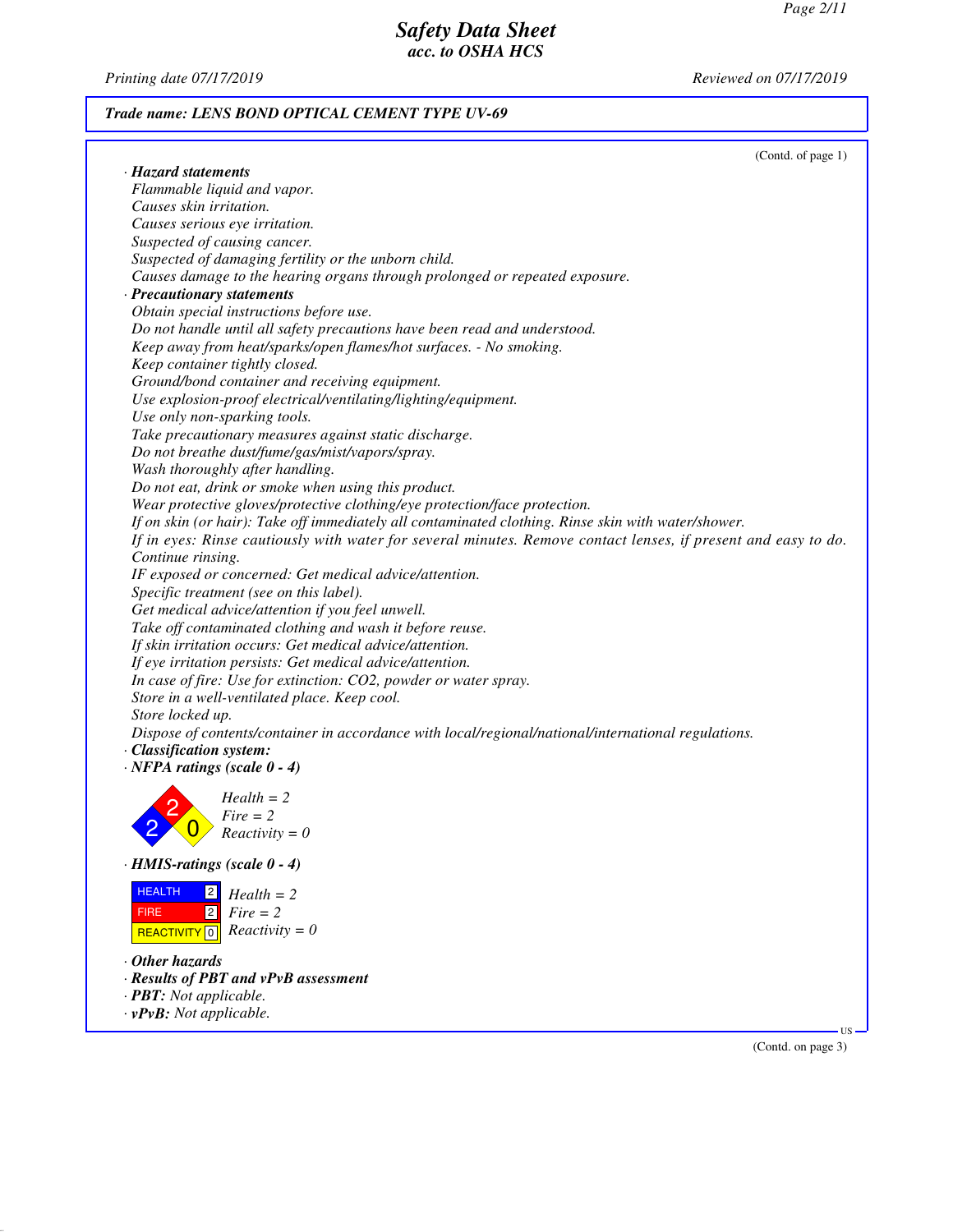*Printing date 07/17/2019 Reviewed on 07/17/2019*

#### *Trade name: LENS BOND OPTICAL CEMENT TYPE UV-69*

(Contd. of page 2)

#### *3 Composition/information on ingredients*

#### *· Chemical characterization: Mixtures*

*· Description: Mixture of the substances listed below with nonhazardous additions.*

#### *· Dangerous components:*

*100-42-5 STYRENE >25-*≤*50%*

#### *4 First-aid measures*

#### *· Description of first aid measures*

*· General information:*

*Symptoms of poisoning may even occur after several hours; therefore medical observation for at least 48 hours after the accident.*

*· After inhalation:*

*Supply fresh air. If required, provide artificial respiration. Keep patient warm. Consult doctor if symptoms persist. In case of unconsciousness place patient stably in side position for transportation.*

- *· After skin contact: Immediately wash with water and soap and rinse thoroughly.*
- *· After eye contact:*
- *Rinse opened eye for several minutes under running water. If symptoms persist, consult a doctor.*
- *· After swallowing: If symptoms persist consult doctor.*
- *· Information for doctor:*
- *· Most important symptoms and effects, both acute and delayed No further relevant information available.*
- *· Indication of any immediate medical attention and special treatment needed*
- *No further relevant information available.*

## *5 Fire-fighting measures*

- *· Extinguishing media*
- *· Suitable extinguishing agents: CO2, sand, extinguishing powder. Do not use water.*
- *· For safety reasons unsuitable extinguishing agents: Water with full jet*
- *· Special hazards arising from the substance or mixture No further relevant information available.*
- *· Advice for firefighters*
- *· Protective equipment: Mouth respiratory protective device.*

### *6 Accidental release measures*

- *· Personal precautions, protective equipment and emergency procedures Wear protective equipment. Keep unprotected persons away.*
- *· Environmental precautions: Do not allow to enter sewers/ surface or ground water.*
- *· Methods and material for containment and cleaning up:*

*Absorb with liquid-binding material (sand, diatomite, acid binders, universal binders, sawdust). Dispose contaminated material as waste according to item 13.*

- *Ensure adequate ventilation.*
- *Do not flush with water or aqueous cleansing agents*
- *· Reference to other sections*
- *See Section 7 for information on safe handling.*
- *See Section 8 for information on personal protection equipment.*
- *See Section 13 for disposal information.*

(Contd. on page 4)

**TIC**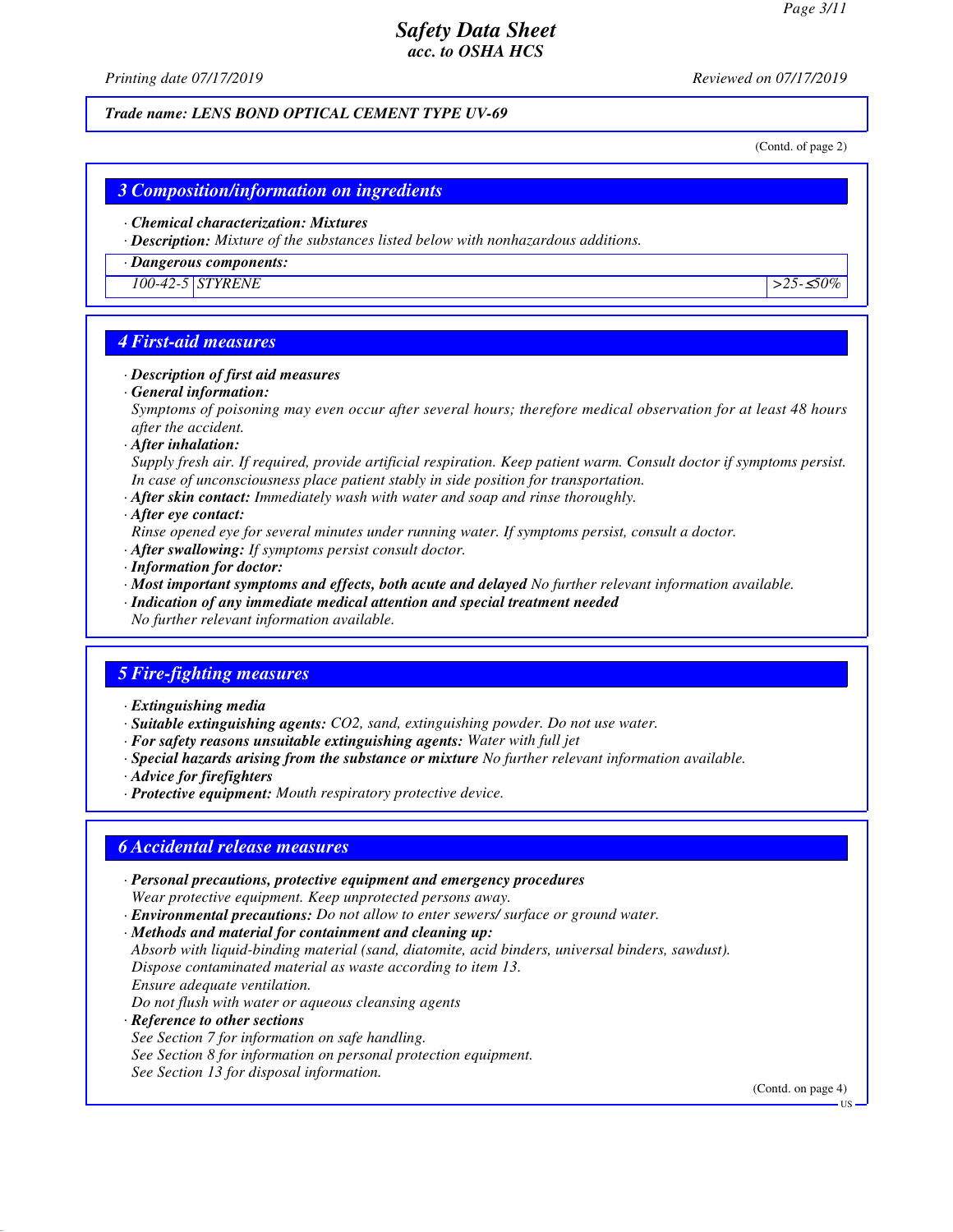US

## *Safety Data Sheet acc. to OSHA HCS*

*Printing date 07/17/2019 Reviewed on 07/17/2019*

*Trade name: LENS BOND OPTICAL CEMENT TYPE UV-69*

| · Protective Action Criteria for Chemicals | (Contd. of page 3) |
|--------------------------------------------|--------------------|
| $\cdot$ PAC-1:                             |                    |
| 100-42-5 STYRENE                           | $20$ ppm           |
| $\cdot$ PAC-2:                             |                    |
| 100-42-5 STYRENE                           | $130$ ppm          |
| $\cdot$ PAC-3:                             |                    |
| 100-42-5 STYRENE                           | $1100*$ ppm        |

## *7 Handling and storage*

#### *· Handling:*

- *· Precautions for safe handling Ensure good ventilation/exhaustion at the workplace. Prevent formation of aerosols.*
- *· Information about protection against explosions and fires: Keep ignition sources away - Do not smoke. Protect from heat. Protect against electrostatic charges.*
- *· Conditions for safe storage, including any incompatibilities*
- *· Storage:*
- *· Requirements to be met by storerooms and receptacles: No special requirements.*
- *· Information about storage in one common storage facility: Not required.*
- *· Further information about storage conditions: Keep receptacle tightly sealed. Protect from heat and direct sunlight.*
- *· Specific end use(s) No further relevant information available.*

#### *8 Exposure controls/personal protection*

- *· Additional information about design of technical systems: No further data; see item 7.*
- *· Control parameters*

| $\cdot$ Components with limit values that require monitoring at the workplace: |                                                                                                                                                          |  |
|--------------------------------------------------------------------------------|----------------------------------------------------------------------------------------------------------------------------------------------------------|--|
|                                                                                | <b>100-42-5 STYRENE</b>                                                                                                                                  |  |
|                                                                                | PEL Long-term value: 100 ppm<br>Ceiling limit value: 200; 600* ppm<br>*5-min peak in any 3 hrs                                                           |  |
|                                                                                | REL Short-term value: $425$ mg/m <sup>3</sup> , 100 ppm<br>Long-term value: 215 mg/m <sup>3</sup> , 50 ppm                                               |  |
|                                                                                | TLV Short-term value: $(170)$ mg/m <sup>3</sup> , $(40)$ ppm<br>Long-term value: (85) NIC-8.5 mg/m <sup>3</sup> , (20) NIC-2 ppm<br>BEI, NIC-A3, NIC-OTO |  |
|                                                                                | (Contd. on page $5$ )                                                                                                                                    |  |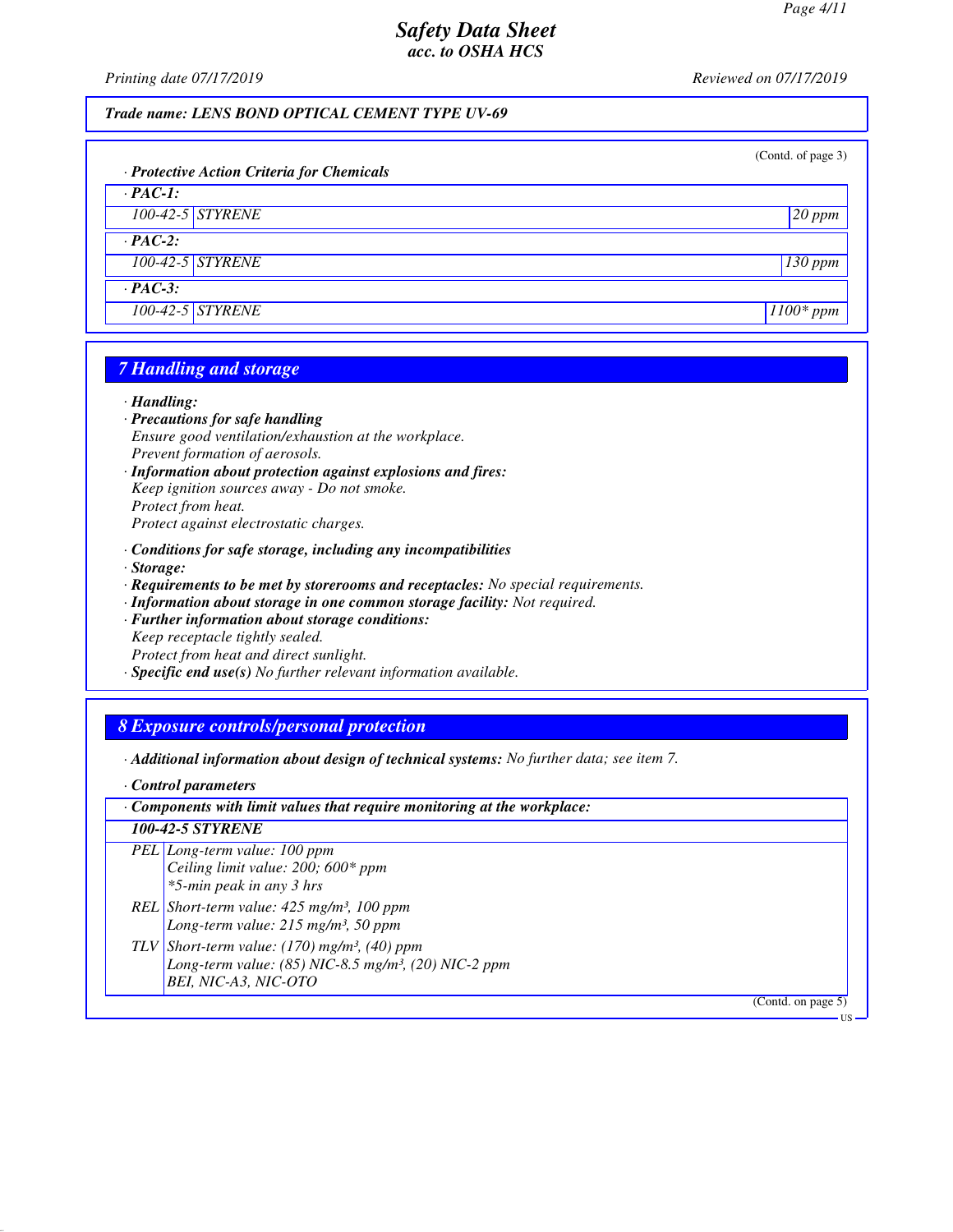*Printing date 07/17/2019 Reviewed on 07/17/2019*

### *Trade name: LENS BOND OPTICAL CEMENT TYPE UV-69*

(Contd. of page 4)

| · Ingredients with biological limit values:                                                                                                                                                                                                    |  |  |  |
|------------------------------------------------------------------------------------------------------------------------------------------------------------------------------------------------------------------------------------------------|--|--|--|
| <b>100-42-5 STYRENE</b>                                                                                                                                                                                                                        |  |  |  |
| BEI 400 mg/g creatinine                                                                                                                                                                                                                        |  |  |  |
| Medium: urine                                                                                                                                                                                                                                  |  |  |  |
| Time: end of shift                                                                                                                                                                                                                             |  |  |  |
| Parameter: Mandelic acid plus phenylglyoxylic acid (nonspecific)                                                                                                                                                                               |  |  |  |
| $0.2$ mg/L                                                                                                                                                                                                                                     |  |  |  |
| Medium: venous blood                                                                                                                                                                                                                           |  |  |  |
| Time: end of shift                                                                                                                                                                                                                             |  |  |  |
| Parameter: Styrene (semi-quantitative)                                                                                                                                                                                                         |  |  |  |
| · Additional information: The lists that were valid during the creation were used as basis.                                                                                                                                                    |  |  |  |
| · Exposure controls                                                                                                                                                                                                                            |  |  |  |
| · Personal protective equipment:                                                                                                                                                                                                               |  |  |  |
| · General protective and hygienic measures:                                                                                                                                                                                                    |  |  |  |
| Keep away from foodstuffs, beverages and feed.                                                                                                                                                                                                 |  |  |  |
| Immediately remove all soiled and contaminated clothing.                                                                                                                                                                                       |  |  |  |
| Wash hands before breaks and at the end of work.                                                                                                                                                                                               |  |  |  |
| Avoid contact with the eyes and skin.                                                                                                                                                                                                          |  |  |  |
| · Breathing equipment:                                                                                                                                                                                                                         |  |  |  |
| In case of brief exposure or low pollution use respiratory filter device. In case of intensive or longer exposure use                                                                                                                          |  |  |  |
| respiratory protective device that is independent of circulating air.                                                                                                                                                                          |  |  |  |
| · Protection of hands:                                                                                                                                                                                                                         |  |  |  |
| Protective gloves                                                                                                                                                                                                                              |  |  |  |
| The glove material has to be impermeable and resistant to the product/ the substance/ the preparation.<br>Due to missing tests no recommendation to the glove material can be given for the product/ the preparation/ the<br>chemical mixture. |  |  |  |
| Selection of the glove material on consideration of the penetration times, rates of diffusion and the degradation                                                                                                                              |  |  |  |
| · Material of gloves                                                                                                                                                                                                                           |  |  |  |
| The selection of the suitable gloves does not only depend on the material, but also on further marks of quality and                                                                                                                            |  |  |  |
| varies from manufacturer to manufacturer. As the product is a preparation of several substances, the resistance of                                                                                                                             |  |  |  |
| the glove material can not be calculated in advance and has therefore to be checked prior to the application.                                                                                                                                  |  |  |  |
| · Penetration time of glove material                                                                                                                                                                                                           |  |  |  |
| The exact break through time has to be found out by the manufacturer of the protective gloves and has to be                                                                                                                                    |  |  |  |
| <i>observed.</i>                                                                                                                                                                                                                               |  |  |  |
| $\cdot$ Eye protection:                                                                                                                                                                                                                        |  |  |  |
|                                                                                                                                                                                                                                                |  |  |  |
|                                                                                                                                                                                                                                                |  |  |  |
| Tightly sealed goggles                                                                                                                                                                                                                         |  |  |  |
|                                                                                                                                                                                                                                                |  |  |  |
|                                                                                                                                                                                                                                                |  |  |  |

# *9 Physical and chemical properties*

- *· Information on basic physical and chemical properties*
- *· General Information*
- *· Appearance:*<br>*Form:*
- 

*Form: Liquid*

(Contd. on page 6)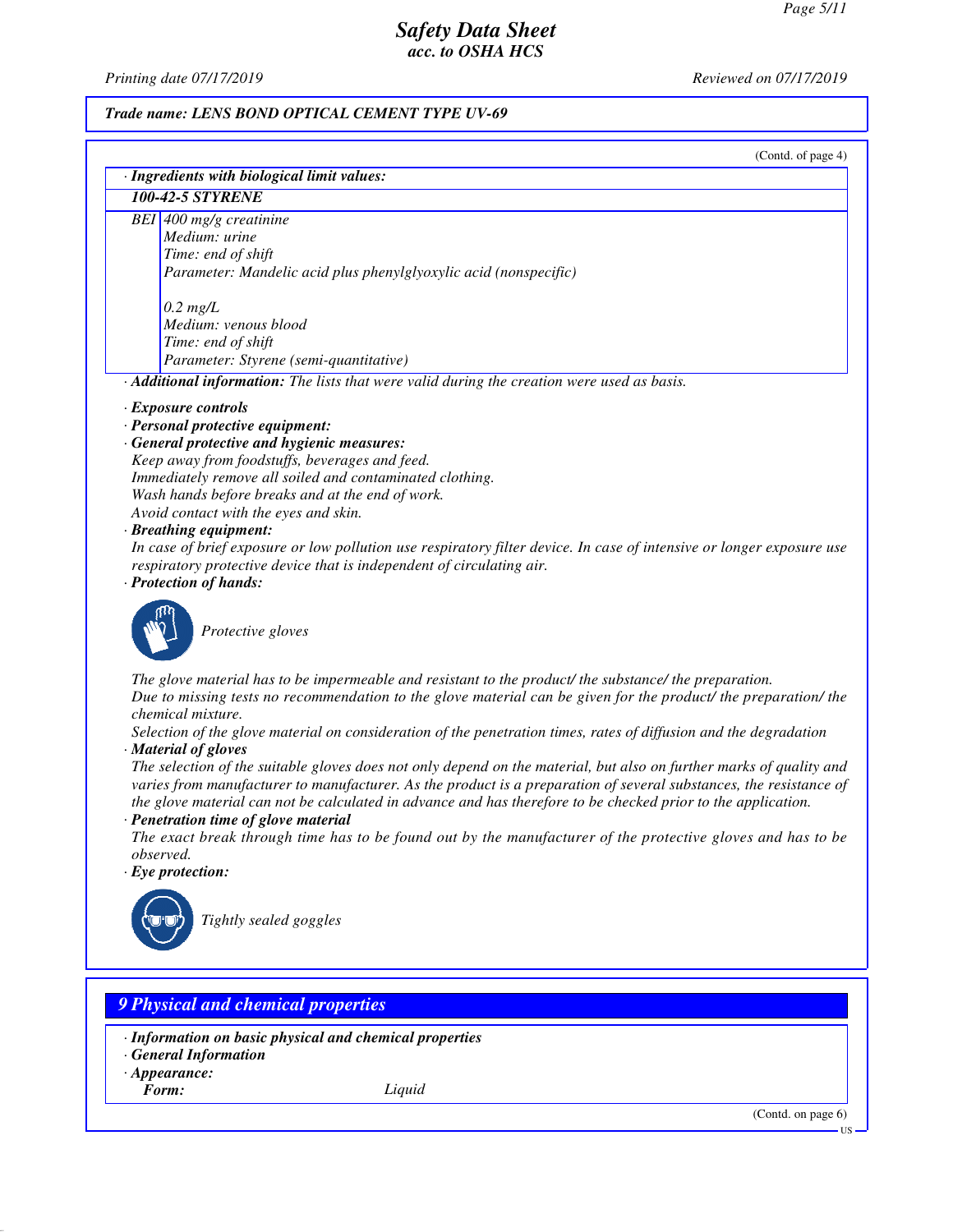*Printing date 07/17/2019 Reviewed on 07/17/2019*

### *Trade name: LENS BOND OPTICAL CEMENT TYPE UV-69*

|                                                            | (Contd. of page 5)                                                                            |
|------------------------------------------------------------|-----------------------------------------------------------------------------------------------|
| Color:                                                     | Clear                                                                                         |
| · Odor:                                                    | Sweetish                                                                                      |
| · Odor threshold:                                          | Not determined.                                                                               |
| $\cdot$ pH-value:                                          | Not determined.                                                                               |
| $\cdot$ Change in condition                                |                                                                                               |
| <b>Melting point/Melting range:</b>                        | Undetermined.                                                                                 |
| <b>Boiling point/Boiling range:</b>                        | 146 °C (294.8 °F)                                                                             |
| · Flash point:                                             | 50 °C (122 °F)                                                                                |
| · Flammability (solid, gaseous):                           | Not flammable.                                                                                |
| · Ignition temperature:                                    | 480 °C (896 °F)                                                                               |
| · Decomposition temperature:                               | Not determined.                                                                               |
| · Auto igniting:                                           | Product is not selfigniting.                                                                  |
| · Danger of explosion:                                     | Product is not explosive. However, formation of explosive air/vapor<br>mixtures are possible. |
|                                                            |                                                                                               |
| · Explosion limits:                                        |                                                                                               |
| Lower:                                                     | 1.2 Vol $\%$<br>8.9 Vol %                                                                     |
| <b>Upper:</b>                                              |                                                                                               |
| $\cdot$ Vapor pressure at 20 °C (68 °F):                   | $6$ hPa (4.5 mm Hg)                                                                           |
| $\cdot$ Density:                                           | Not determined.                                                                               |
| · Relative density                                         | Not determined.                                                                               |
| · Vapor density                                            | Not determined.                                                                               |
| $\cdot$ Evaporation rate                                   | Not determined.                                                                               |
| · Solubility in / Miscibility with                         |                                                                                               |
| Water:                                                     | Not miscible or difficult to mix.                                                             |
| · Partition coefficient (n-octanol/water): Not determined. |                                                                                               |
| · Viscosity:                                               |                                                                                               |
| Dynamic:                                                   | Not determined.                                                                               |
| Kinematic:                                                 | Not determined.                                                                               |
| · Solvent content:                                         |                                                                                               |
| Organic solvents:                                          | $39.6\%$                                                                                      |
| <b>VOC</b> content:                                        | 39.60%                                                                                        |
|                                                            | 396.0 g/l / 3.31 lb/gal                                                                       |
| Solids content:                                            | $0.0\%$                                                                                       |
| $·$ Other information                                      | No further relevant information available.                                                    |

# *10 Stability and reactivity*

*· Reactivity No further relevant information available.*

*· Chemical stability*

*· Thermal decomposition / conditions to be avoided: No decomposition if used according to specifications.*

- *· Possibility of hazardous reactions No dangerous reactions known.*
- *· Conditions to avoid No further relevant information available.*

*· Incompatible materials: No further relevant information available.*

(Contd. on page 7)

US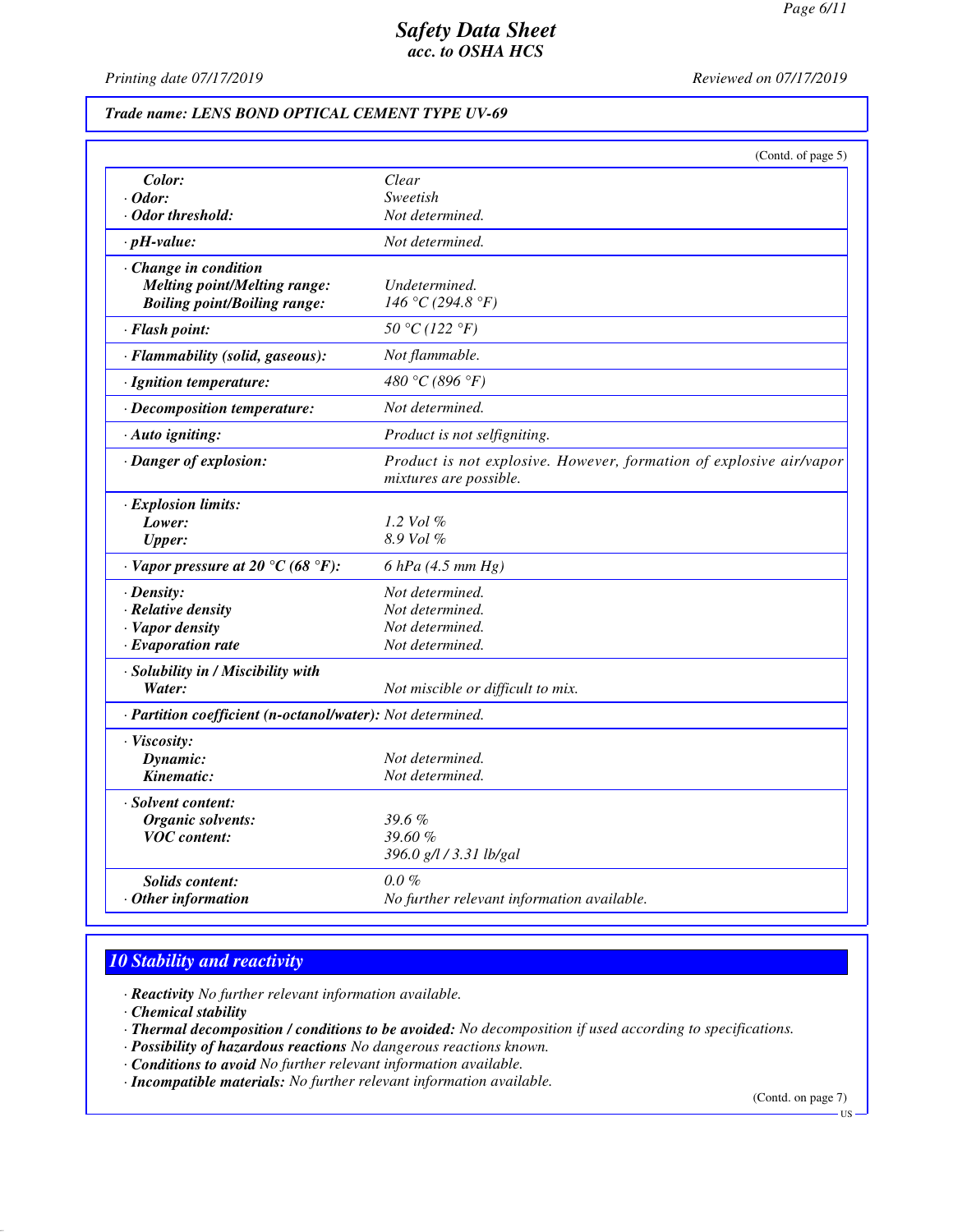(Contd. of page 6)

## *Safety Data Sheet acc. to OSHA HCS*

*Printing date 07/17/2019 Reviewed on 07/17/2019*

## *Trade name: LENS BOND OPTICAL CEMENT TYPE UV-69*

*· Hazardous decomposition products: No dangerous decomposition products known.*

#### *11 Toxicological information*

*· Information on toxicological effects*

*· Acute toxicity:*

*· LD/LC50 values that are relevant for classification:*

## *100-42-5 STYRENE*

*Oral LD50 5,000 mg/kg (rat)*

*Inhalative LC50/4 h 24 mg/l (rat)*

- *· Primary irritant effect:*
- *· on the skin: Irritant to skin and mucous membranes.*
- *· on the eye: Irritating effect.*
- *· Sensitization: No sensitizing effects known.*
- *· Additional toxicological information:*

*The product shows the following dangers according to internally approved calculation methods for preparations: Harmful*

*Irritant*

*· Carcinogenic categories*

*· IARC (International Agency for Research on Cancer)*

*100-42-5 STYRENE 2B*

*· NTP (National Toxicology Program)*

*100-42-5 STYRENE R* 

*· OSHA-Ca (Occupational Safety Health Administration)*

*None of the ingredients is listed.*

## *12 Ecological information*

*· Toxicity*

- *· Aquatic toxicity: No further relevant information available.*
- *· Persistence and degradability No further relevant information available.*
- *· Behavior in environmental systems:*
- *· Bioaccumulative potential No further relevant information available.*
- *· Mobility in soil No further relevant information available.*
- *· Additional ecological information:*

*· General notes:*

*Water hazard class 2 (Self-assessment): hazardous for water*

*Do not allow product to reach ground water, water course or sewage system.*

*Danger to drinking water if even small quantities leak into the ground.*

- *· Results of PBT and vPvB assessment*
- *· PBT: Not applicable.*

*· vPvB: Not applicable.*

*· Other adverse effects No further relevant information available.*

(Contd. on page 8)

US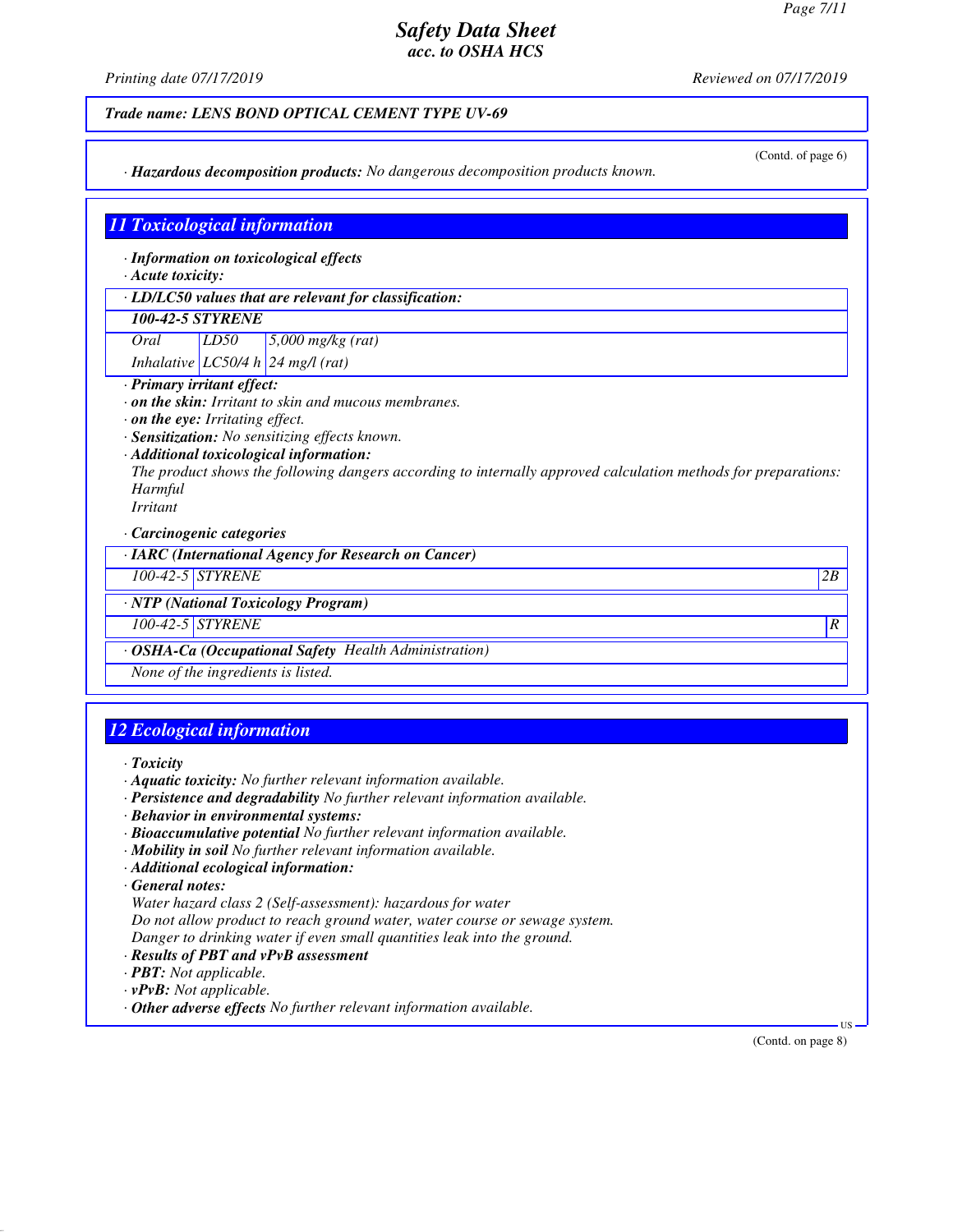*Printing date 07/17/2019 Reviewed on 07/17/2019*

*Trade name: LENS BOND OPTICAL CEMENT TYPE UV-69*

(Contd. of page 7)

## *13 Disposal considerations*

#### *· Waste treatment methods*

#### *· Recommendation:*

*Must not be disposed of together with household garbage. Do not allow product to reach sewage system.*

## *· Uncleaned packagings:*

*· Recommendation: Disposal must be made according to official regulations.*

| $\cdot$ UN-Number                            |                                                   |
|----------------------------------------------|---------------------------------------------------|
| · DOT, ADR, IMDG, IATA                       | <i>UN1133</i>                                     |
| · UN proper shipping name                    |                                                   |
| $\cdot$ DOT                                  | Adhesives mixture                                 |
| $-$ ADR                                      | 1133 ADHESIVES mixture, ENVIRONMENTALLY HAZARDOUS |
| · IMDG, IATA                                 | <b>ADHESIVES</b> mixture                          |
| · Transport hazard class(es)                 |                                                   |
| $\cdot$ DOT                                  |                                                   |
|                                              |                                                   |
| $\cdot$ Class                                | 3 Flammable liquids                               |
| · Label                                      | $\mathfrak{Z}$                                    |
| · ADR, IMDG, IATA                            |                                                   |
| $\cdot$ Class                                | 3 Flammable liquids                               |
| $\cdot$ Label                                | 3                                                 |
| · Packing group                              |                                                   |
| · DOT, ADR, IMDG, IATA                       | III                                               |
| · Environmental hazards:                     | Not applicable.                                   |
| · Special precautions for user               | Warning: Flammable liquids                        |
| · Danger code (Kemler):                      | 39                                                |
| · EMS Number:                                | $F-E,S-D$                                         |
| · Stowage Category                           | A                                                 |
| · Transport in bulk according to Annex II of |                                                   |
| <b>MARPOL73/78 and the IBC Code</b>          | Not applicable.                                   |
| · Transport/Additional information:          |                                                   |
| $\cdot$ DOT                                  |                                                   |
| · Quantity limitations                       | On passenger aircraft/rail: 60 L                  |
|                                              | On cargo aircraft only: 220 L                     |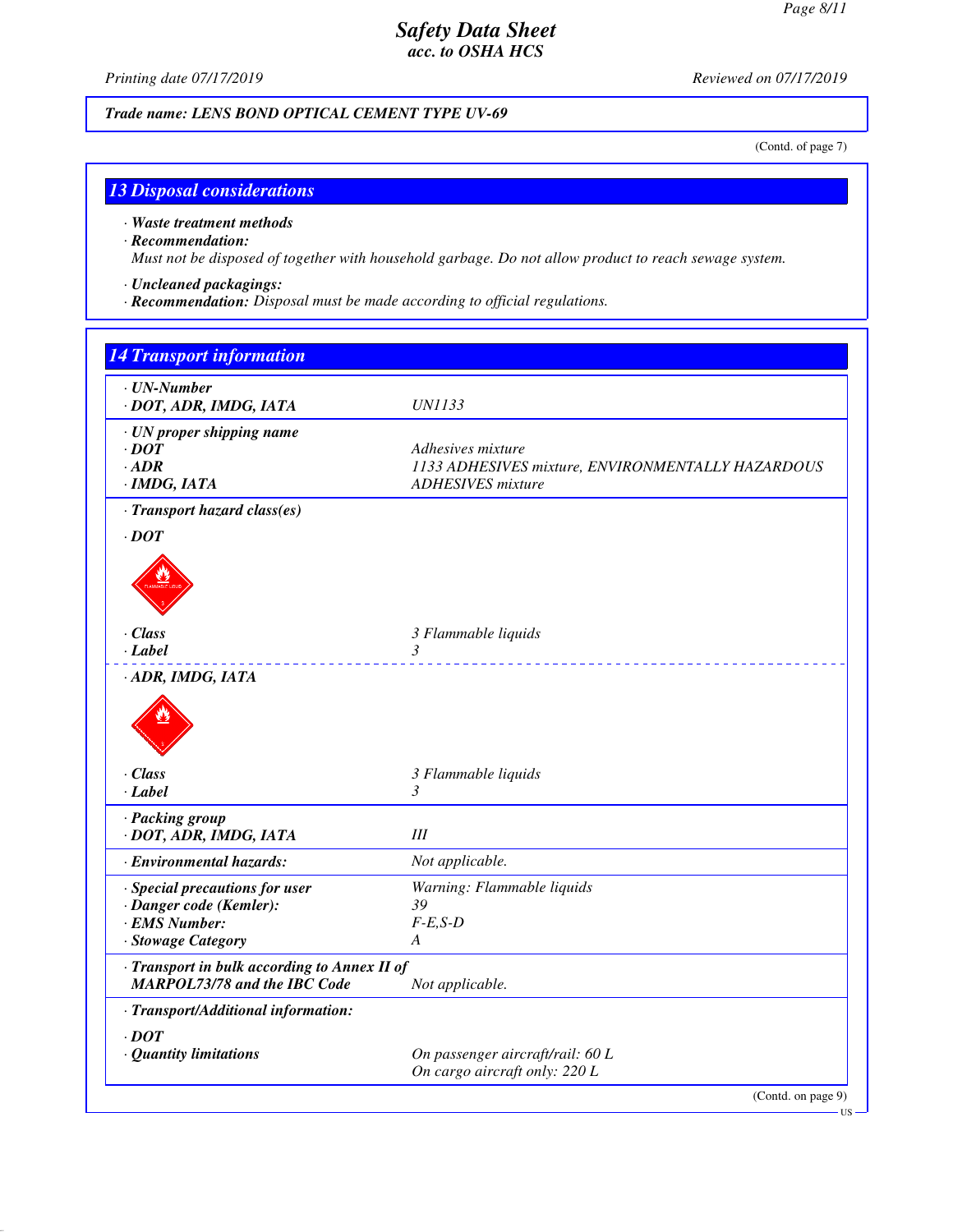*Printing date 07/17/2019 Reviewed on 07/17/2019*

#### *Trade name: LENS BOND OPTICAL CEMENT TYPE UV-69*

|                                  | (Contd. of page 8)                                 |
|----------------------------------|----------------------------------------------------|
| $-ADR$                           |                                                    |
| $\cdot$ Excepted quantities (EQ) | Code: El                                           |
|                                  | Maximum net quantity per inner packaging: 30 ml    |
|                                  | Maximum net quantity per outer packaging: 1000 ml  |
| $\cdot$ IMDG                     |                                                    |
| $\cdot$ Limited quantities (LQ)  | 5L                                                 |
| $\cdot$ Excepted quantities (EQ) | Code: El                                           |
|                                  | Maximum net quantity per inner packaging: 30 ml    |
|                                  | Maximum net quantity per outer packaging: 1000 ml  |
| · UN "Model Regulation":         | UN 1133 ADHESIVES MIXTURE, 3, III, ENVIRONMENTALLY |
|                                  | <b>HAZARDOUS</b>                                   |

#### *15 Regulatory information*

*· Safety, health and environmental regulations/legislation specific for the substance or mixture · Sara*

*· Section 355 (extremely hazardous substances):*

*None of the ingredients is listed.*

*· Section 313 (Specific toxic chemical listings):*

*100-42-5 STYRENE*

*· TSCA (Toxic Substances Control Act):*

*100-42-5 STYRENE ACTIVE*

*· Hazardous Air Pollutants*

*100-42-5 STYRENE*

*· Proposition 65*

*· Chemicals known to cause cancer:*

*100-42-5 STYRENE*

*· Chemicals known to cause reproductive toxicity for females:*

*None of the ingredients is listed.*

*· Chemicals known to cause reproductive toxicity for males:*

*None of the ingredients is listed.*

*· Chemicals known to cause developmental toxicity:*

*None of the ingredients is listed.*

*· Carcinogenic categories*

*· EPA (Environmental Protection Agency)*

*None of the ingredients is listed.*

*· TLV (Threshold Limit Value established by ACGIH)*

*100-42-5 STYRENE A4*

*· NIOSH-Ca (National Institute for Occupational Safety and Health)*

*None of the ingredients is listed.*

*· GHS label elements The product is classified and labeled according to the Globally Harmonized System (GHS).* (Contd. on page 10)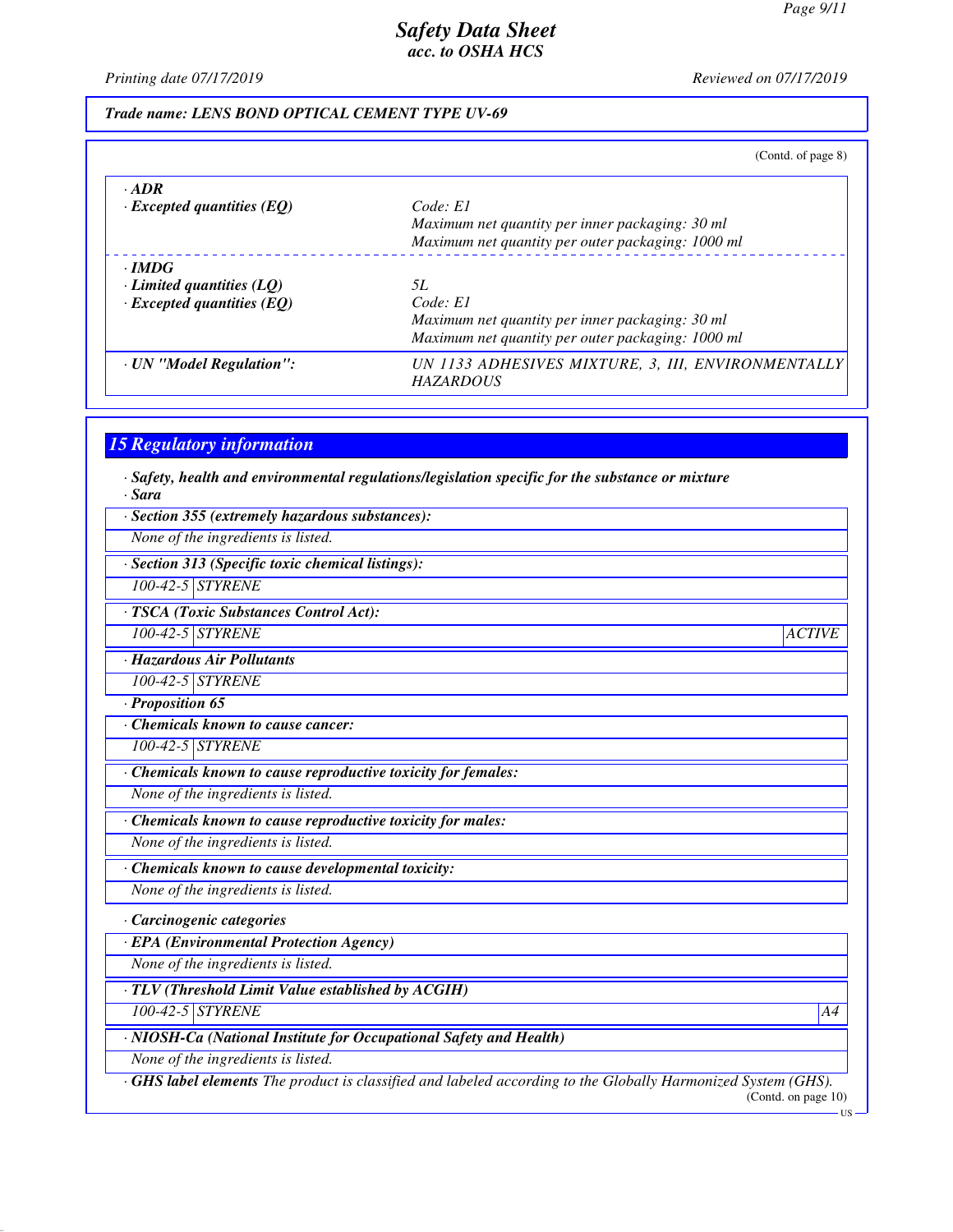*Printing date 07/17/2019 Reviewed on 07/17/2019*

*Trade name: LENS BOND OPTICAL CEMENT TYPE UV-69*



## *16 Other information*

*This information is based on our present knowledge. However, this shall not constitute a guarantee for any specific product features and shall not establish a legally valid contractual relationship.*

*· Date of preparation / last revision 07/17/2019 / -*

*· Abbreviations and acronyms:*

*ADR: Accord européen sur le transport des marchandises dangereuses par Route (European Agreement concerning the International Carriage of Dangerous Goods by Road)*

(Contd. on page 11)